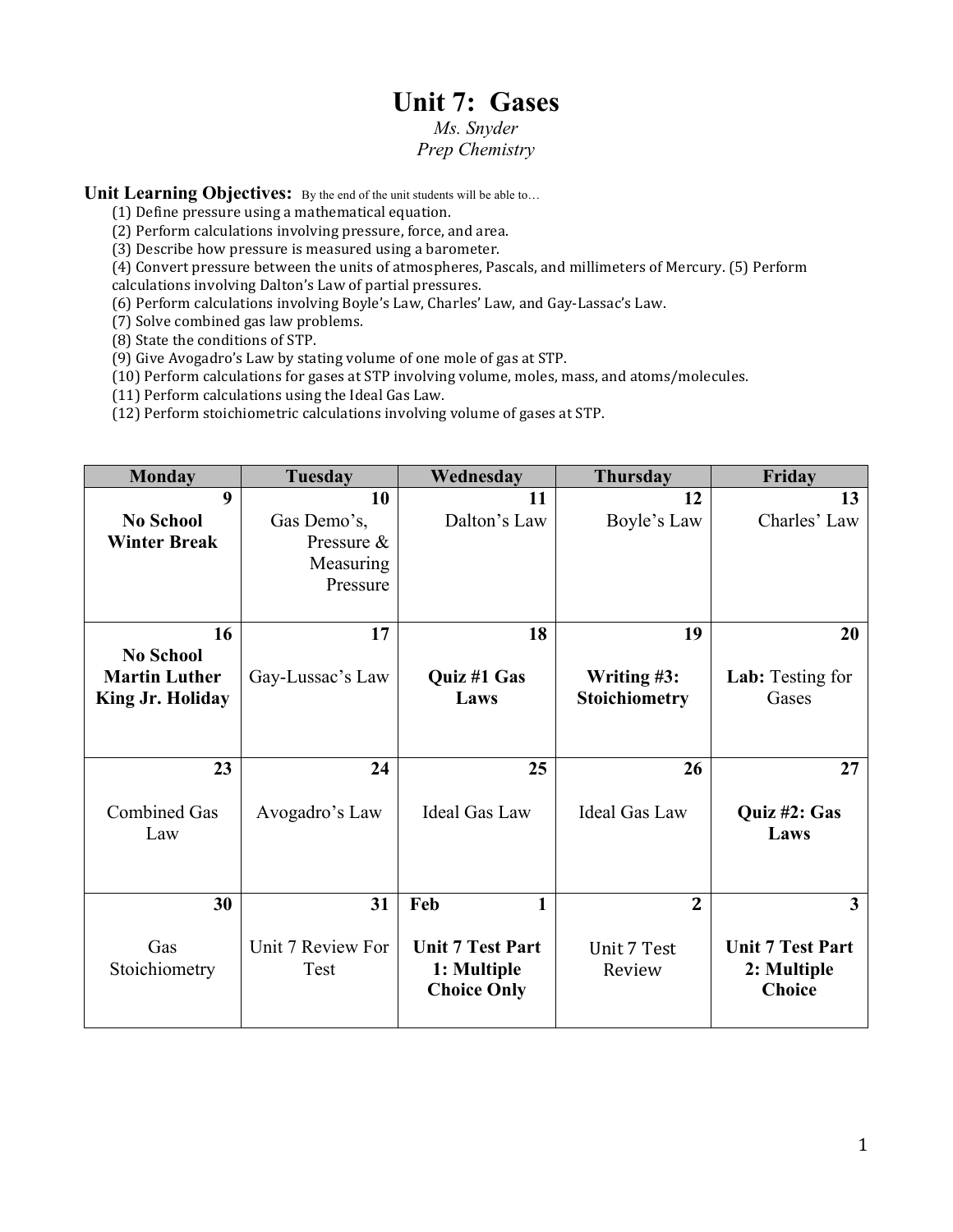## Why are gases gaseous and not liquid or solid?

It depends on three factors:  $\bullet$ 

 $\bullet$ 

<u> 1989 - Johann Stoff, deutscher Stoffen und der Stoffen und der Stoffen und der Stoffen und der Stoffen und der</u>  $\bullet$ <u> 1989 - Johann Harry Harry Harry Harry Harry Harry Harry Harry Harry Harry Harry Harry Harry Harry Harry Harry</u>

<u> 1989 - Jan Alexandria de Alexandria de la contrada de la contrada de la contrada de la contrada de la contrad</u>

How can we describe gases? **Kinetic Molecular Theory** 

<u> 1989 - Johann Stoff, amerikansk politiker (d. 1989)</u> 

Ex. A Balloon is filled with helium gas.

An ideal gas is:

A non-ideal gas is:

The earth's atmosphere is composed of a mixture gases: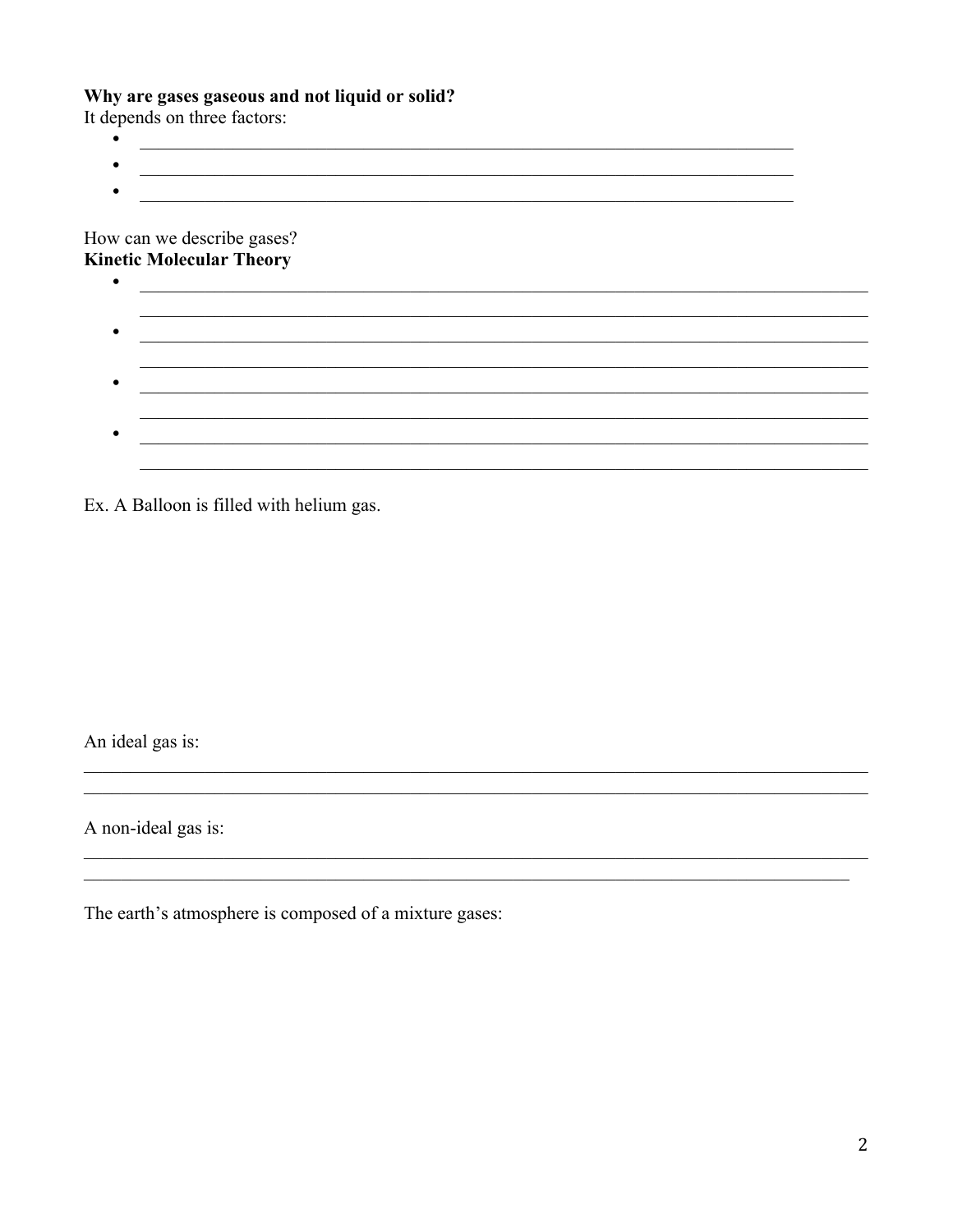Practice: Calculate the pressure experienced when 150 N of force is applied over 8.0  $M^2$ .

Ex. Calculate the force if 100 Pa of pressure is applied to an area of 125 m<sup>2</sup>.

Ex. Calculate the area if 500 N of force creates a pressure of 25 Pa.

Measuring Pressure:

**Barometer:** the instrument used to measure air pressure. A barometer is filled with mercury (Hg). The pressure of the Earth's atmosphere pushes the mercury up the tube. The greater the air pressure, the higher the mercury in the tube will be.

At sea level, at  $0^{\circ}$ C, the pressure of the Earth's atmosphere (1.00 atm) creates a column of Mercury 760 mm in height. This pressure is equivalent to 101325 pa.

 $\frac{\text{atm}}{\text{atm}} = \frac{\text{mm Hg}}{\text{mm Hg}} = \frac{\text{Pa}}{\text{m}}$ 

1 mm of Hg is also called 1 torr.

Practice: Convert the given pressures to the indicated units. 0.850 atm = \_\_\_\_\_\_\_\_\_\_\_\_\_\_\_\_\_ mm Hg = \_\_\_\_\_\_\_\_\_\_\_\_ Pa

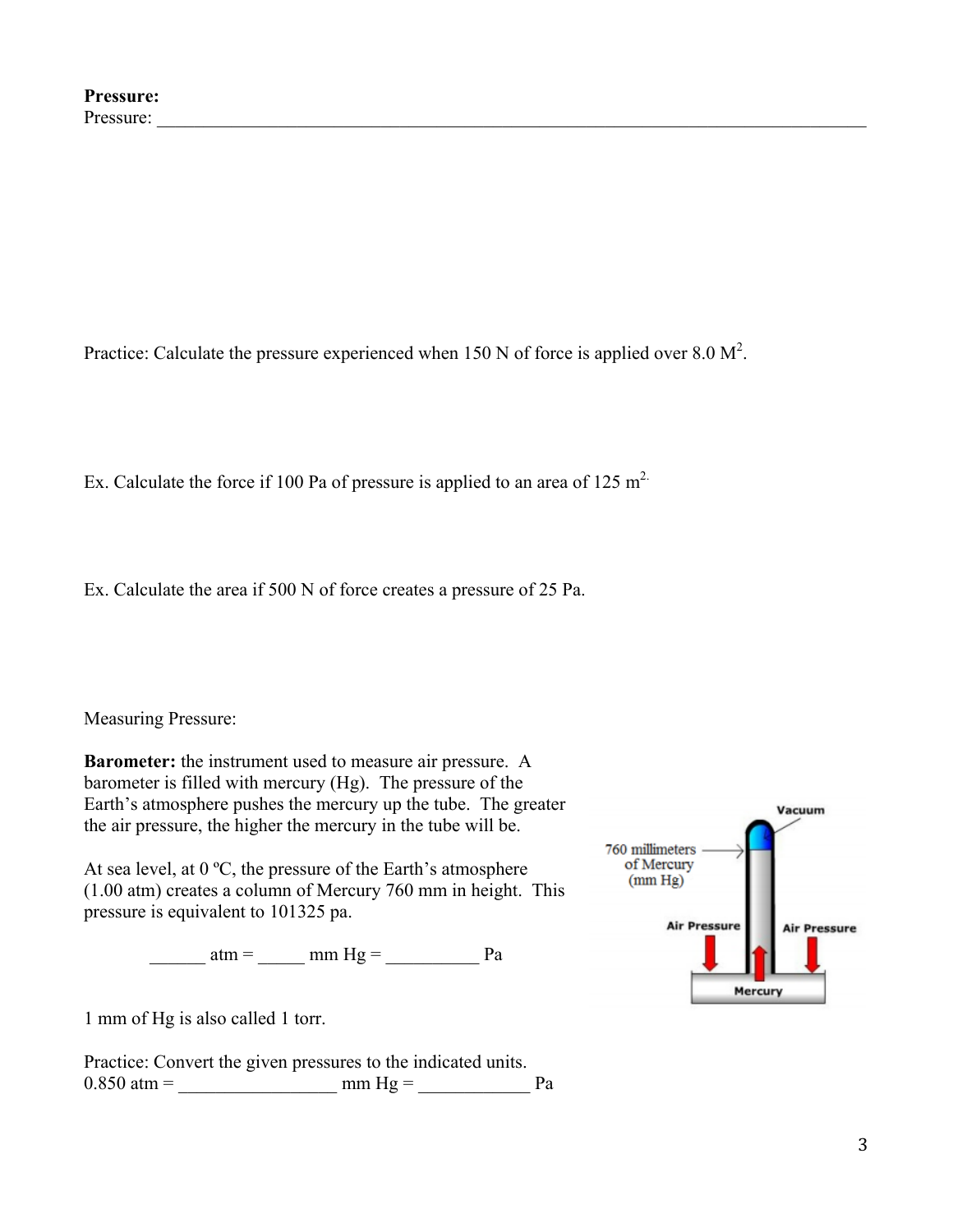#### What is Air Pressure?



## **Gas Laws**

#### **1. Dalton's Law**

The total pressure of a mixture of gases is equal to the sum of the partial pressures of all of the gases in the mixture. When gases are in the mixture, the pressure of each gas is referred to as the "partial" pressure as each gas in the mixture contributes to part of the total pressure.

Practice: A mixture contains nitrogen with a partial pressure of 2.5 atm and oxygen with a partial pressure of 1.5 atm, what is the total pressure of the mixture?

Ex. A mixture of air and ozone has a total pressure of  $1.00 \times 10^5$  Pa. IF the partial pressure of air is 9.55  $x 10<sup>4</sup>$  Pa, what is the partial pressure of ozone?

#### **2. Boyle's Law**

At a constant temperature, Boyle's Law gives the relationship between changing pressure/volume.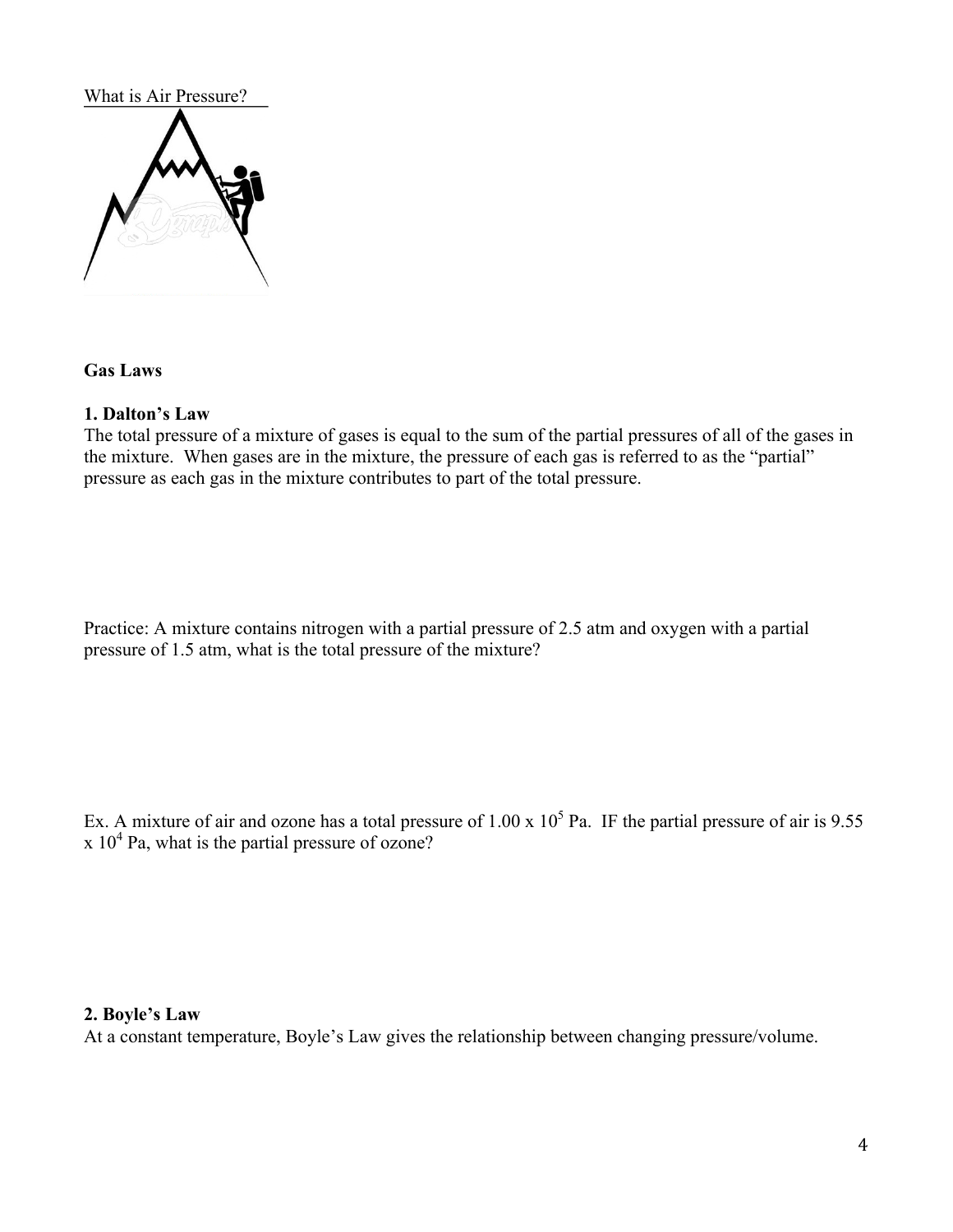Practice: A sample of argon gas at 0.950 atm of pressure occupies a volume of 1.50 L. What is the volume if the pressure is increased to 1.25 atm?

Ex. A sample of air under  $1.50 \times 10^5$  Pa of pressure has a volume of 175 mL. What is the pressure if the volume is increased to 200 mL?



## **3. Charles' Law**

At a constant pressure, Charles' Law gives the relationship between changing volume/temperature.

Practice: A sample of oxygen gas occupies 0.750 L at 300 K. What volume will the gas occupy if the temperature is increased to 400 K?

Ex. A sample of chlorine gas occupies 80.0 mL at 30 °C. At what temperature will the volume be 50.0 mL?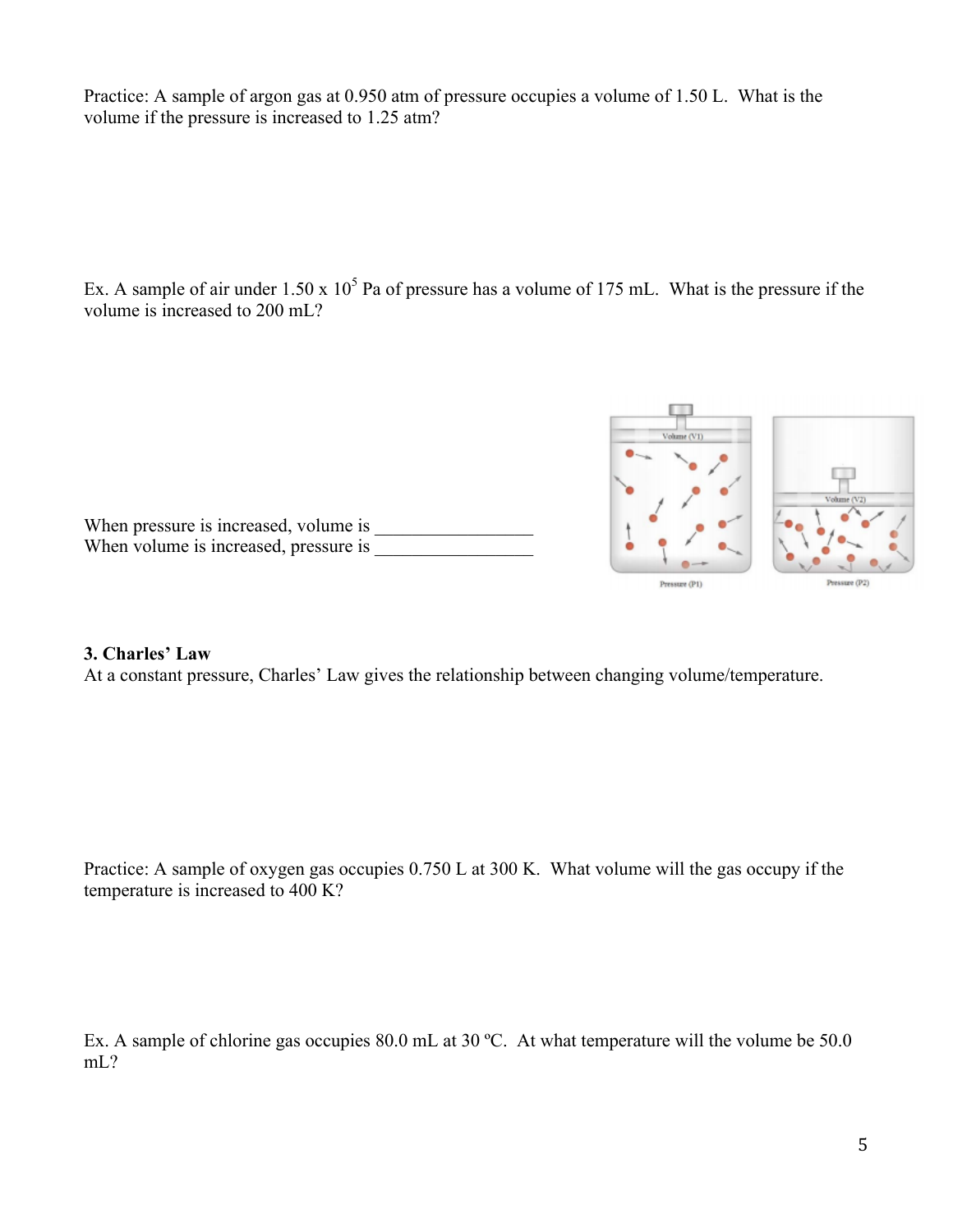

#### **4. Gay-Lussac's Law**

At constant volume, Gay-Lussac's Law gives the relationship between changing pressure/temperature.

Practice: A sample of nitrogen gas at 1.2 atm of pressure and 275 K is heated to 350 K. What is the resulting pressure?

Ex. A sample of xenon is under a pressure of 1.30 x  $10^5$  Pa at 50 °C. What is the temperature when the pressure is decreased to  $8.90 \times 10^4$  Pa?

When temperature is increased, pressure is \_\_\_\_\_\_\_\_\_\_\_\_\_ When pressure is decreased, temperature is \_\_\_\_\_\_\_\_\_\_\_\_\_

## **5. Combined Gas Law**

Gives the relationship between changing pressure/volume/temperature for a gas.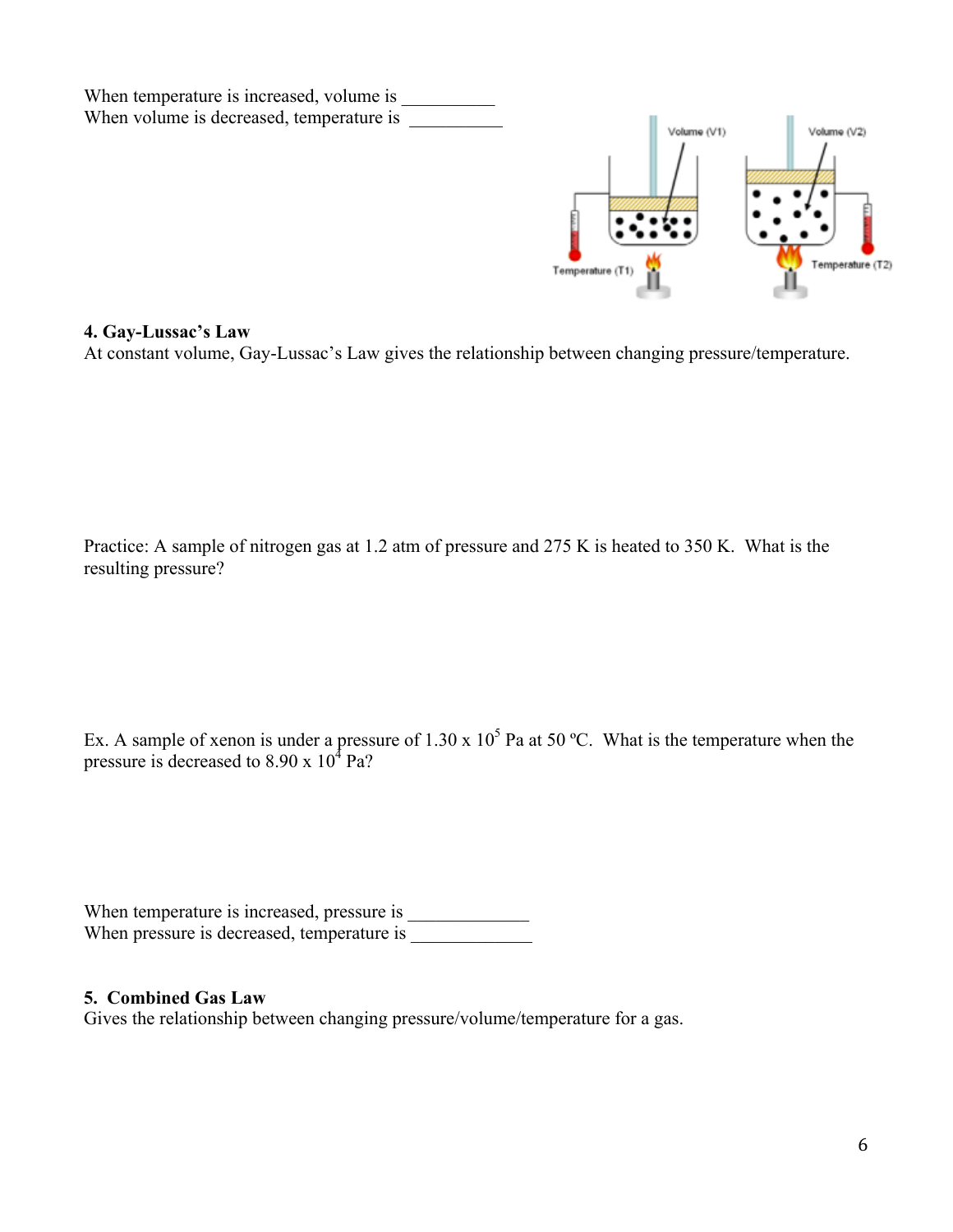Practice: A balloon filled with helium has a volume of 4.0 L at 20 °C and 1.04 atm. What is the volume at 25 ºC and 0.90 atm?

#### **6. Avogadro's Law**

At Standard Temperature and Pressure (STP), 1 mole of ANY gas will occupy 22.4 L. 1 Mole= 22.4 L

STP= 0ºC and 1.00 atm

Practice: What is the volume of 0.300 mol of gas at STP?

Ex. What is the mass of 0.200 L of Neon at STP?

Ex. How many molecules of nitrogen trifluoride are contained in 125 mL at STP?

## **7. Ideal Gas Law**

Gives the relationship between pressure/volume/temperature/moles of gas for any condition

Practice: What is the volume of a sample containing 0.550 mol of nitrogen gas at 340 K and 1.05 x 10<sup>5</sup> Pa?

Ex. What is the mass of a 50.0 L sample of helium at 280 K and 0.860 atm?